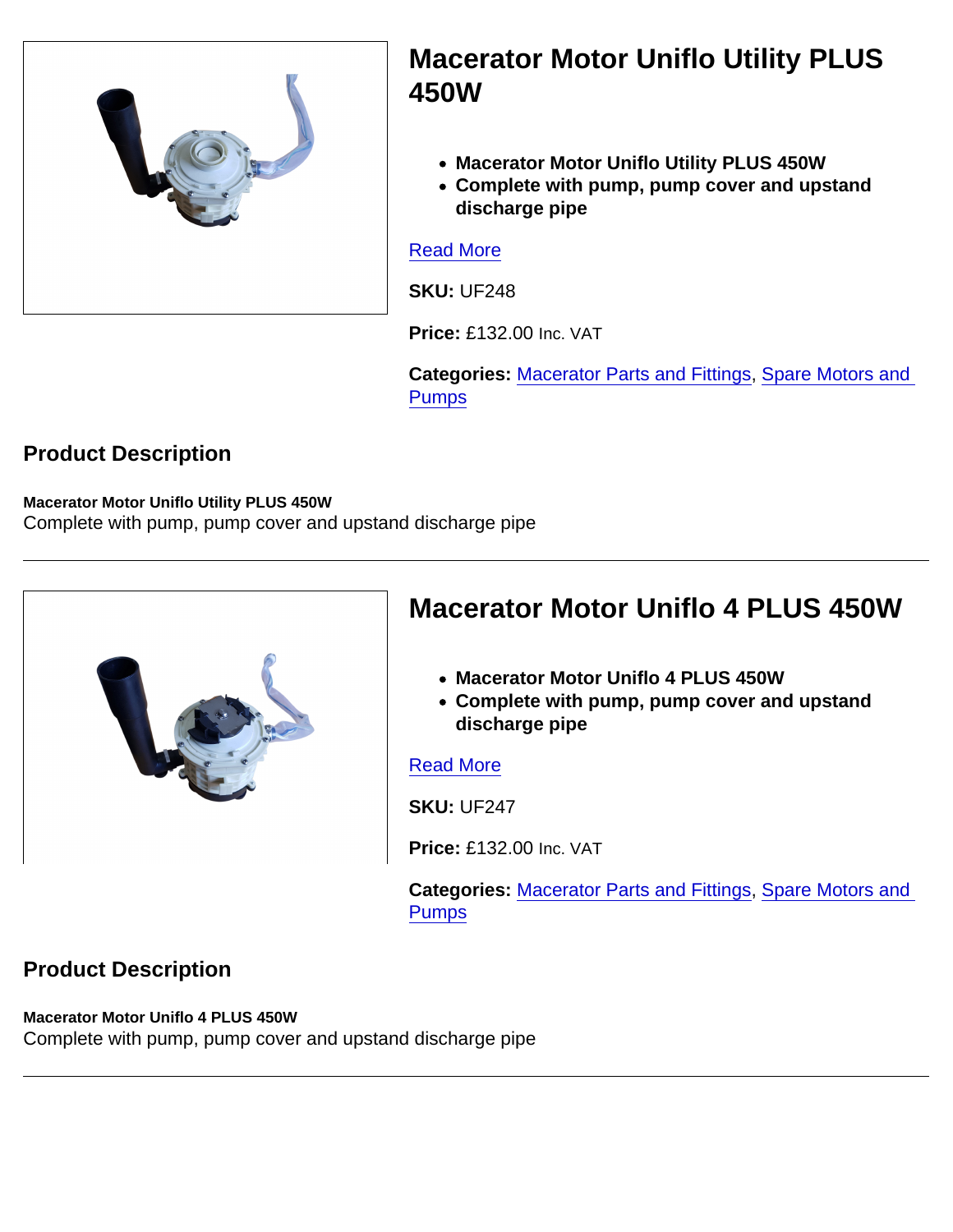Macerator Motor And Pressure Chamber Uniflo Universal PRO 400W Macerator Motor And Pressure Chamber Uniflo Universal PRO 400W • Pro version with clip off Diaphragm baynet section [Read More](https://unifloproducts.co.uk/product/macerator-motor-and-pressure-chamber-uniflo-universal-pro-400w/) SKU: UF246

Price: £132.00 Inc. VAT

Categories: [Macerator Parts and Fittings,](https://unifloproducts.co.uk/product-category/macerator-parts-and-fittings/) [Spare Motors and](https://unifloproducts.co.uk/product-category/macerator-parts-and-fittings/spare-motors-and-pumps/)  [Pumps](https://unifloproducts.co.uk/product-category/macerator-parts-and-fittings/spare-motors-and-pumps/)

#### Product Description

Uniflo Universal PRO 400W Motor and pump

Macerator Motor and Pump with pressure chamber Pro version with clip off Diaphragm baynet section. macerator motor and pump

# Macerator Unicom Motor And Pump

Complete spare Unicom motor and pump grinder 800w 240v [Read More](https://unifloproducts.co.uk/product/macerator-unicom-motor-and-pump/)

SKU: UF192

Price: £179.99 Inc. VAT

Categories: [Macerator Parts and Fittings,](https://unifloproducts.co.uk/product-category/macerator-parts-and-fittings/) [Spare Motors and](https://unifloproducts.co.uk/product-category/macerator-parts-and-fittings/spare-motors-and-pumps/)  [Pumps](https://unifloproducts.co.uk/product-category/macerator-parts-and-fittings/spare-motors-and-pumps/)

#### Product Description

Uniflo Unicom semi commercial spare motor and pump grinder 800w. Complete with circuit board and switches. Simply lift out old unit and drop in new one.